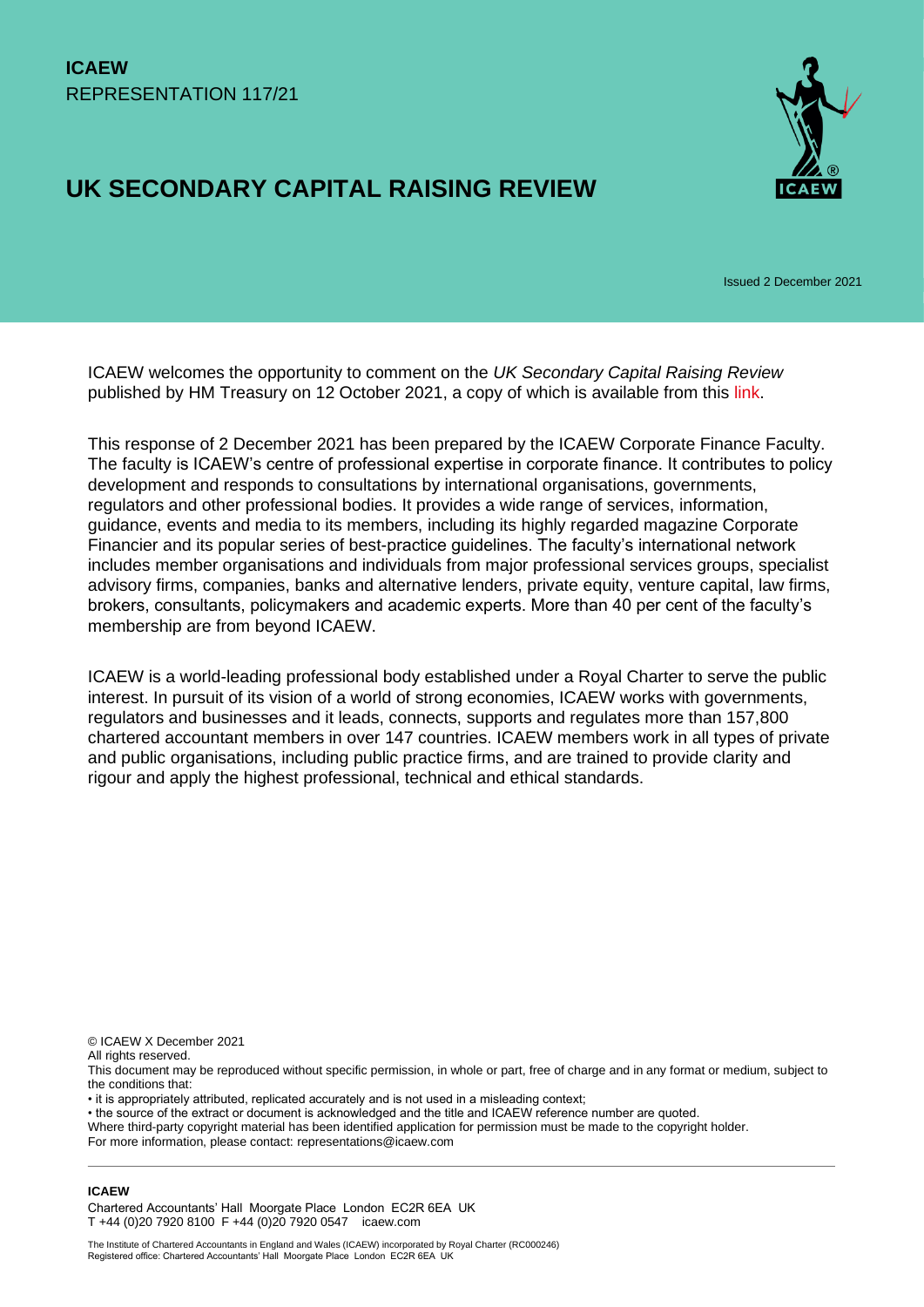# **ANSWERS TO SPECIFIC QUESTIONS**

## *Question 1. Can and should the overall duration and cost of the existing UK rights issue process be reduced? In what ways?*

- 1. We would support making certain changes to the rights issue process to reduce its duration and cost to the extent that any changes do not lessen standards of disclosure and investor protection.
- 2. Issuers could have options to provide streamlined information for a rights issue according to the mix of their shareholders and the jurisdictions into which the offer is made.
- 3. We share a widely held view that a shorter document, as an alternative to a prospectus, would be appropriate in a rights issue. We believe that alternative documentation should include:
	- the background to the fund-raising;
	- the use of proceeds;
	- confirmation of compliance with relevant disclosure obligations; and
	- a working capital statement.
- 4. An alternative document will present issuers with global investors with the same challenges that existing provisions to reduce information in an investment circular do. Issuers with global investors (in particular, in the US) must be mindful of regulations and market practices that may 'trump' the UK requirements. We do not think that this should not prevent further revisions to the rules, but it should be recognised that revisions may not be fully utilised unless they are consistent with the regulations and practices in other key capital markets.
- 5. We understand that certain market participants have questioned whether the private due diligence exercise commonly required by sponsors in relation to the working capital statement is valued by investors, or a proportionate use of time and resources. We do not consider this to be a dispensable part of the process. This practice is long-established in the market and well understood. The rigour of diligence applied to working capital statements is essential to investor protection and promotes confidence. The exercise regularly results in changes to the terms or scale of secondary fund raises and, in a significant minority of cases, in a modified working capital statement with additional disclosure to shareholders.

#### *Question 2. Should new technology be used in the process to ensure that shareholders receive relevant information in a timely fashion and are able to exercise their rights and, if so, how?*

- 6. Yes, there are developments based on technology already in use, and the direction of travel must include new technology that allows shareholders (through to beneficial owners)
	- to receive information and respond more quickly to pre-emptive offers; and
	- to make electronic payments.

#### *Question 3. Are there fund-raising models in other jurisdictions that should be considered for use in the UK? For example, the use of cleansing notices in lieu of prospectuses on secondary capital raisings in Australia and also the Australian ANREO, AREO (or RAPIDS), SAREO and PAITREO structures?|*

- 7. We are open to alternative documentation to a prospectus being used (see our response to Q1). The option to use a cleansing notice (or other document) on further capital raisings is worth considering alongside any consequential implications relating to the jurisdictions into which the offer may be made and the make-up of the shareholder register, and for the assurance needed to support the issuer's diligence process.
- 8. An alternative route of an ongoing disclosure regime, or enhancements to the annual report, could enable issuers to meet the relevant requirements for investors in jurisdictions such as the US, in a shorter timescale. We do not, however, advocate this route because of the likely disproportionate cost to those issuers that either do not issue equity on a regular basis or do